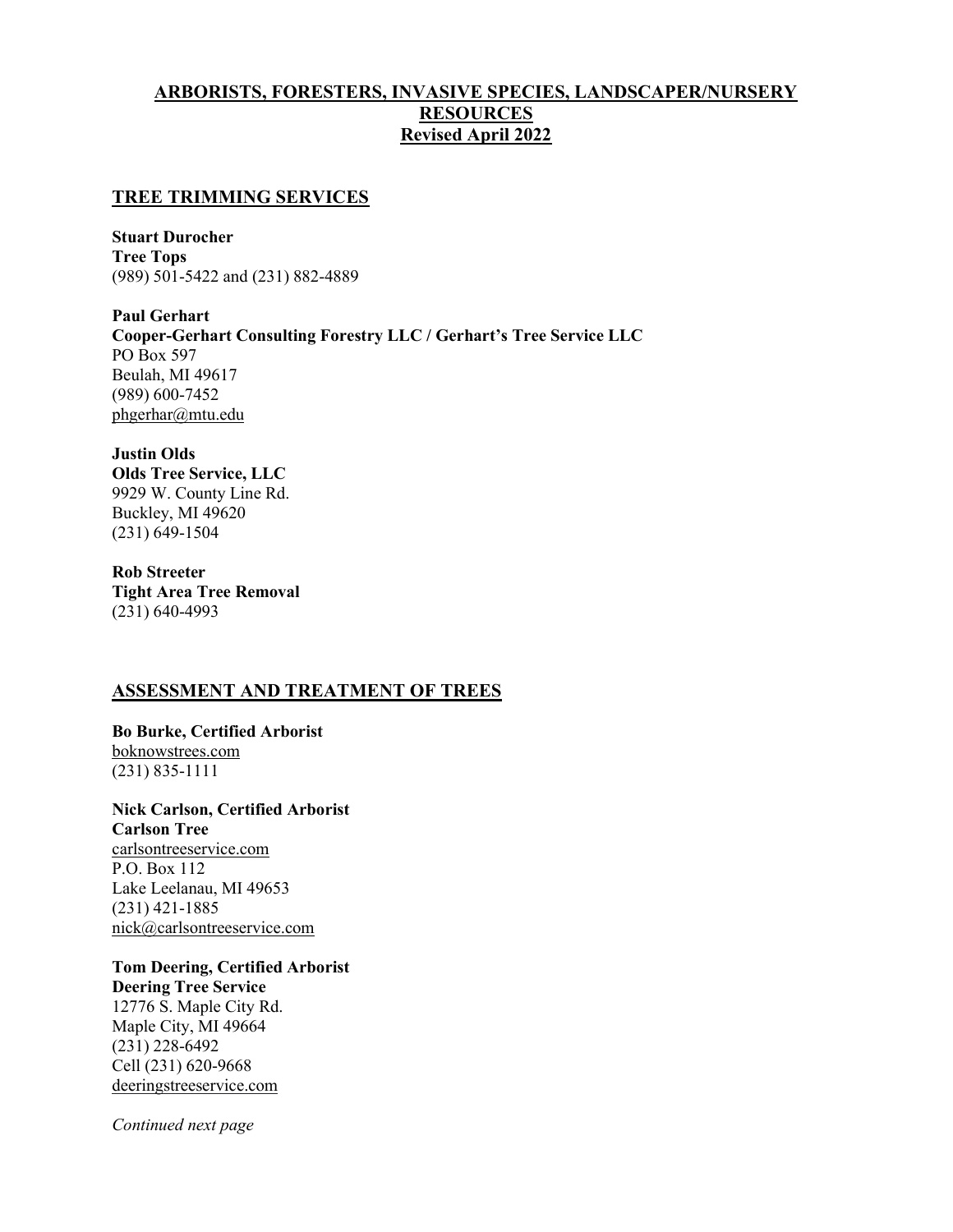Steve Fouch, Certified Arborist L & S Tree Service and Nursery, LLC 1500 Kent Street, Unit 7 Traverse City, MI 49686 (231) 715-6022 fouch@msu.edu

Daniel Schillinger, Certified Arborist and Forester Northern Michigan Tree Doctor (231) 947-8921 Info@northernmichigantreedoctor.com

### LANDSCAPERS AND NURSERIES

### Jennifer and Matt LaMore Black Cap Farm/Native Plant Nursery 5265 Crescent Beach Road Onekama, MI 49675 Text or Call (231) 398-5972 Blackcap plants@gmail.com

# Carolyn Thayer

Designs in Bloom 831 James St. Frankfort, MI 49635 (231) 352-6269 carolynkt@charter.net

### Four Season Nursery

7557 Harry's Road Traverse City, Michigan 49684 (231) 932-7400 info@fourseasonnursery.biz

# Misty Ridge Greenhouse

6171 N. 11 Rd. Mesick, MI (231) 885-2290

#### Cheryl Gross, President Plant It Wild, a Michigan native plant group based in Benzie County grossrichardson@mac.com

Continued next page